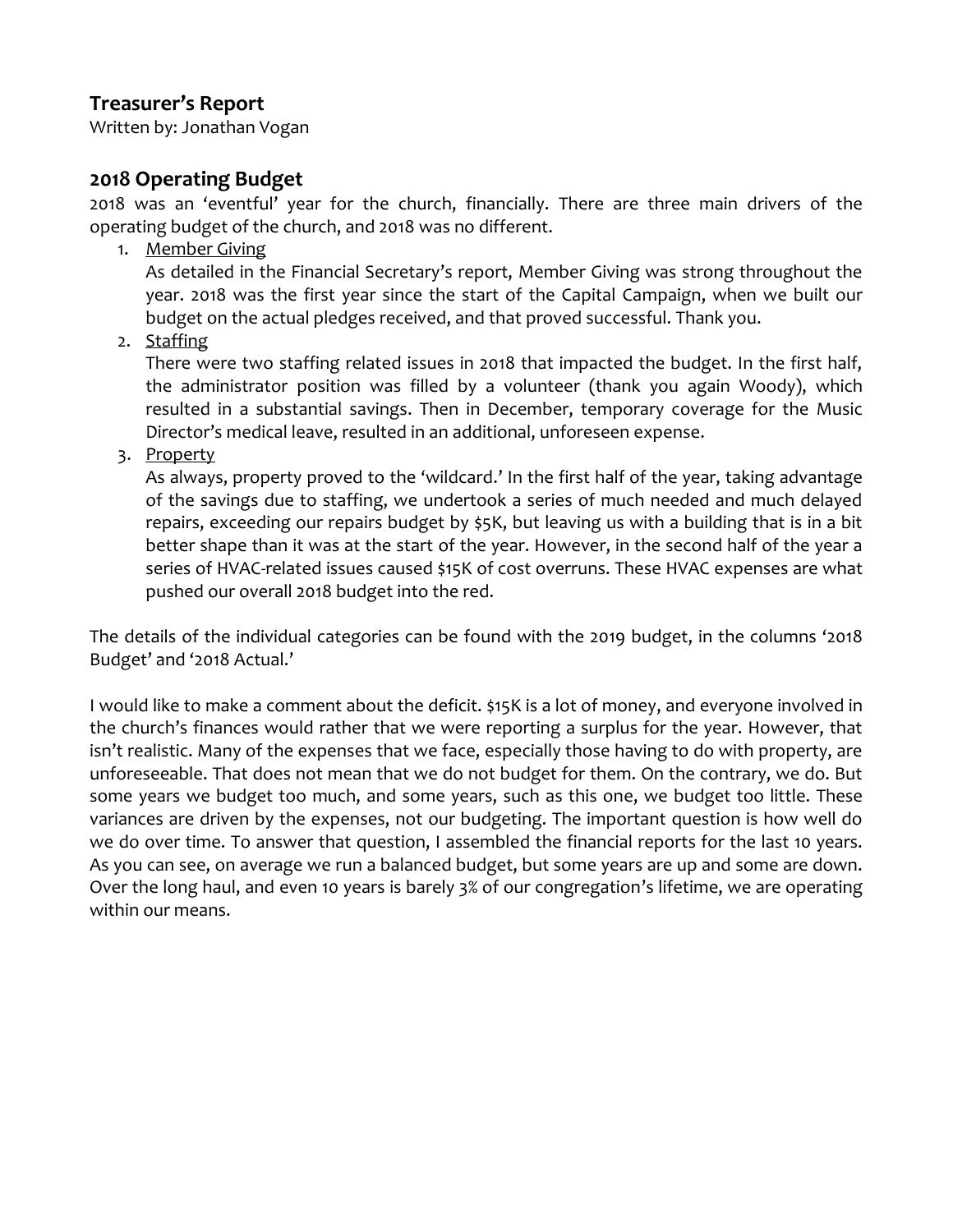| Year            |                            | <b>Income</b> | <b>Expense</b> | <b>Net</b>                 |           |                            | <b>HVAC</b> |
|-----------------|----------------------------|---------------|----------------|----------------------------|-----------|----------------------------|-------------|
| 18              | \$                         | 359,056       | \$<br>374,586  | \$                         | (15, 530) | \$                         | 23,023      |
| 17              | $\mathbf{\$}$              | 360,647       | \$<br>350,861  | $\boldsymbol{\theta}$      | 9,786     | \$                         | 4,055       |
| 16              | $\boldsymbol{\$}$          | 346,535       | \$<br>346,398  | $\boldsymbol{\mathcal{S}}$ | 137       | \$                         | 17,850      |
| 15              | $\boldsymbol{\mathcal{S}}$ | 367,599       | \$<br>358,616  | $\boldsymbol{\theta}$      | 8,983     | $\boldsymbol{\mathcal{S}}$ | 4,920       |
| 14              | $\mathbf{\$}$              | 389,530       | \$<br>399,100  | $\boldsymbol{\mathcal{S}}$ | (9,570)   | $\mathcal{S}$              | 3,876       |
| 13              | $\mathfrak{F}$             | 359,241       | \$<br>356,142  | \$                         | 3,099     | \$                         | 5,767       |
| 12 <sub>2</sub> | $\mathfrak{F}$             | 348,970       | \$<br>348,170  | $\boldsymbol{\mathcal{S}}$ | 800       | $\mathbf{\$}$              | 12,457      |
| 11              | \$                         | 326,264       | \$<br>325,336  | $\boldsymbol{\mathcal{S}}$ | 928       | \$                         | 9,701       |
| 10              | $\mathfrak{F}$             | 318,810       | \$<br>317,752  | $\boldsymbol{\mathcal{S}}$ | 1,058     | \$                         | 5,004       |
| 9               | $\boldsymbol{\mathcal{S}}$ | 308,673       | \$<br>305,295  | \$                         | 3,378     | \$                         | 7,041       |
|                 |                            |               |                |                            |           |                            |             |
| Average         | \$                         | 348,533       | \$<br>348,226  | \$                         | 307       | \$                         | 9,369       |

**2009 through 2018 Old First Reformed Church Financial Results**